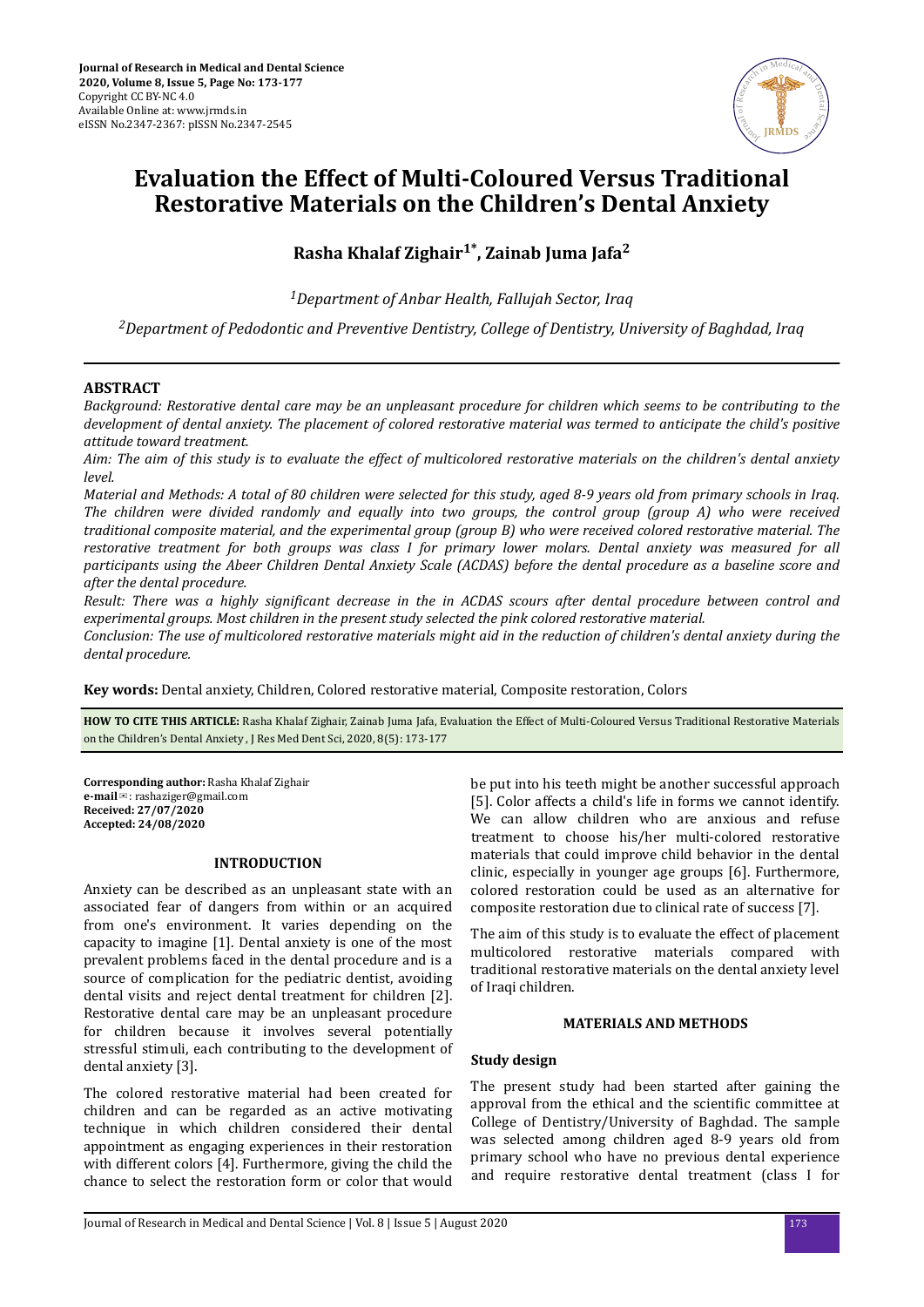primary lower molars with absence of pain, fistula, and, pulpal exposure for selected tooth.

A statistically calculated sample size of 80 children were divided randomly and equally into two groups, the control group (group A) and experimental group (group B), with 40 samples in each group. A random allocation list was generated using a Microsoft excel (Random number generation RNG) program. Details of the procedures and aims of the study were explained to the parents, verbal and signed consent was obtained to approve their acceptance about the participation of their children in the study.

## **Procedure**

The study steps were done by one dentist who used euphemisms and the tell-show do technique to encourage patients for treatment. The caries lesion was removed using a rotatory high-speed hand piece and the cavity was prepared, a standard dental procedure was followed with all participants in both groups. Group A received traditional composite material (restorative kit, CAVEX, Holland BV), and group B received colored flowable composite filling (RAINBOW flow, PPH CERKAMED Wojciech Pawlowski, Poland), after asking the child to choose his/her color preference of restorative material (Figure 1).

Dental anxiety was measured for all participants using the Abeer Children Dental Anxiety Scale (ACDAS) [8] before dental procedure as a baseline score and after the dental procedure by the same examiner to overcome operator bias.

The collected data were subjected to statistical analysis using the Statistical Package for Social Science (SPSS version 22), at a level of significance set at  $P<0.05$ .

#### **RESULTS**

The changes in ACDAS scores in both groups before and after the dental procedure were shown in the Table 1. There were lower ACDAS scores after the dental procedure than the baseline readings before the dental procedure.

The intra comparison of ACDAS among control and experimental group revealed that there was a highly significant difference (P value< $0.01$ ) in the change in ACDAS score from before to after dental procedure as shown in Table 2.

The inter-group comparison of ACDAS by times were shown in Table 3. The mean difference was nonsignificant (P value>0.05) before dental procedure, while highly significant differences (P value<0.01) were found after dental procedure.

The distribution of children's color preference for restorative materials is shown in Figure 1. The highest percentage of preference was found for the pink color (30%) and the lowest percentage for orange and yellow (7.5).



**Figure 1: Selected restorative materials colors.**

**Table 1: Statistical description of ACDAS scores between two groups.**

| <b>ACDAS</b> (anxiety score) |                   |  |                         |                        |  |  |  |
|------------------------------|-------------------|--|-------------------------|------------------------|--|--|--|
| Groups                       | <b>Statistics</b> |  | Before dental procedure | After dental procedure |  |  |  |
|                              | Minimum           |  | 13                      | 13                     |  |  |  |
|                              | Maximum           |  | 35                      | 29                     |  |  |  |
| А                            | Mean              |  | 24.6                    | 22.85                  |  |  |  |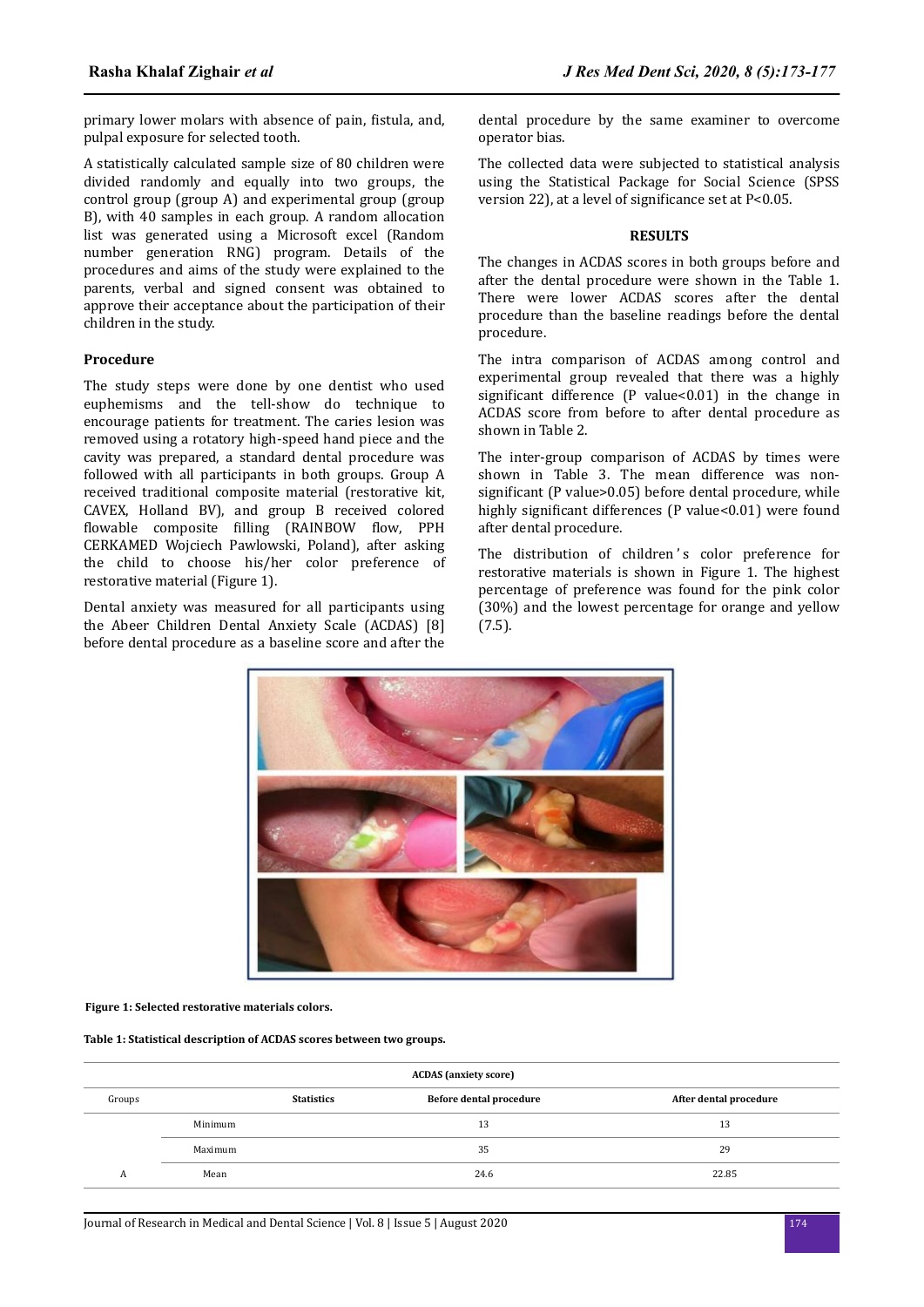| $\pm$ SD | 4.39  | 3.779  |  |
|----------|-------|--------|--|
| Minimum  | 13    | 13     |  |
| Maximum  | 30    | 25     |  |
| Mean     | 23.95 | 19.425 |  |
| ± SD     | 3.863 | 3.5    |  |

**Table 2: Comparisons of ACDAS between times by groups.**

|                       | (Intra comparison) Pairwise Comparisons |                        |                       |         |  |  |  |  |  |
|-----------------------|-----------------------------------------|------------------------|-----------------------|---------|--|--|--|--|--|
| <b>Measure: ACDAS</b> |                                         |                        |                       |         |  |  |  |  |  |
| Groups                | $(I)$ Time                              | $(1)$ Time             | Mean Difference (I-J) | P Value |  |  |  |  |  |
| A                     | Before dental Procedure                 | After dental procedure | 1.75                  | 0.008   |  |  |  |  |  |
| B                     | Before dental procedure                 | After dental procedure | 4.525                 |         |  |  |  |  |  |
|                       |                                         |                        |                       |         |  |  |  |  |  |

**Table 3: Comparisons of ACDAS between groups.**

| (Inter Comparison) Pairwise Comparisons |            |                       |         |  |  |  |  |  |
|-----------------------------------------|------------|-----------------------|---------|--|--|--|--|--|
| <b>Measure: ACDAS</b>                   |            |                       |         |  |  |  |  |  |
| (I) Groups                              | (J) Groups | Mean Difference (I-J) | P Value |  |  |  |  |  |
|                                         | D          | 0.65                  | 0.484   |  |  |  |  |  |
|                                         | B          | 3.425                 |         |  |  |  |  |  |
|                                         |            |                       |         |  |  |  |  |  |

#### **DISCUSSION**

Dental anxiety is popular among children in the dental clinic. Younger children have a greater tendency to prefer multicolored restoration over traditional restorative material, thereby making it a useful tool to treat young children in pediatric dentistry [9]. The results of this study showed a highly significant reduction (P value <0.01) in anxiety scores after the completion of the procedure relative to the baseline before the dental procedure for both groups as shown in table (1) and table (2). This is in accordance with de Menezes Abreu et al. and Rayen et al. [10,11]. Low ACDAS scores in both groups at the end of the procedure indicated that children are afraid of unknown dental procedures before treatment and that dental anxiety decrease after dental procedures has been completed [12]. However, there was a highly significant difference in anxiety scores between control and experimental groups after the dental procedure as shown in table (3) which agrees with the findings of  $[4,6]$ . This result may be explained by allowing children to select their preferred dental restorative color increase their enthusiasm and cooperation and the child becomes more likely to accept the treatment [13]. Thus, fear will decrease, and dental care will be approved [14]. Furthermore, the colors may have a positive effect on the behaviors of the child, these colors can contribute to the child's comfort and minimize dental anxiety [15].

The multicolored restorative materials have been available in the market for the restoration of primary teeth with different colors ranged from orange, blue, pink, yellow, green, to purple colors. Most children in the present study selected the pink color as shown in Figure 2. Clinicians have explained experientially how a child's emotional status influences their choice of color [16,17]. Color preferences are related to whether a color causes positive or negative feelings [18]. This may probably be attributed to that the pink color is associated with happy and positive emotion [19,20], as well as having calming effects on the child  $[21]$ . Contrary to the findings of this study, Raj and Ganapathy, found from their research, that most children have chosen green color followed by pink color as their favorite colored restorative materials [13], which may be due to a difference in the gender distribution, and colors of restorative material compared to this study.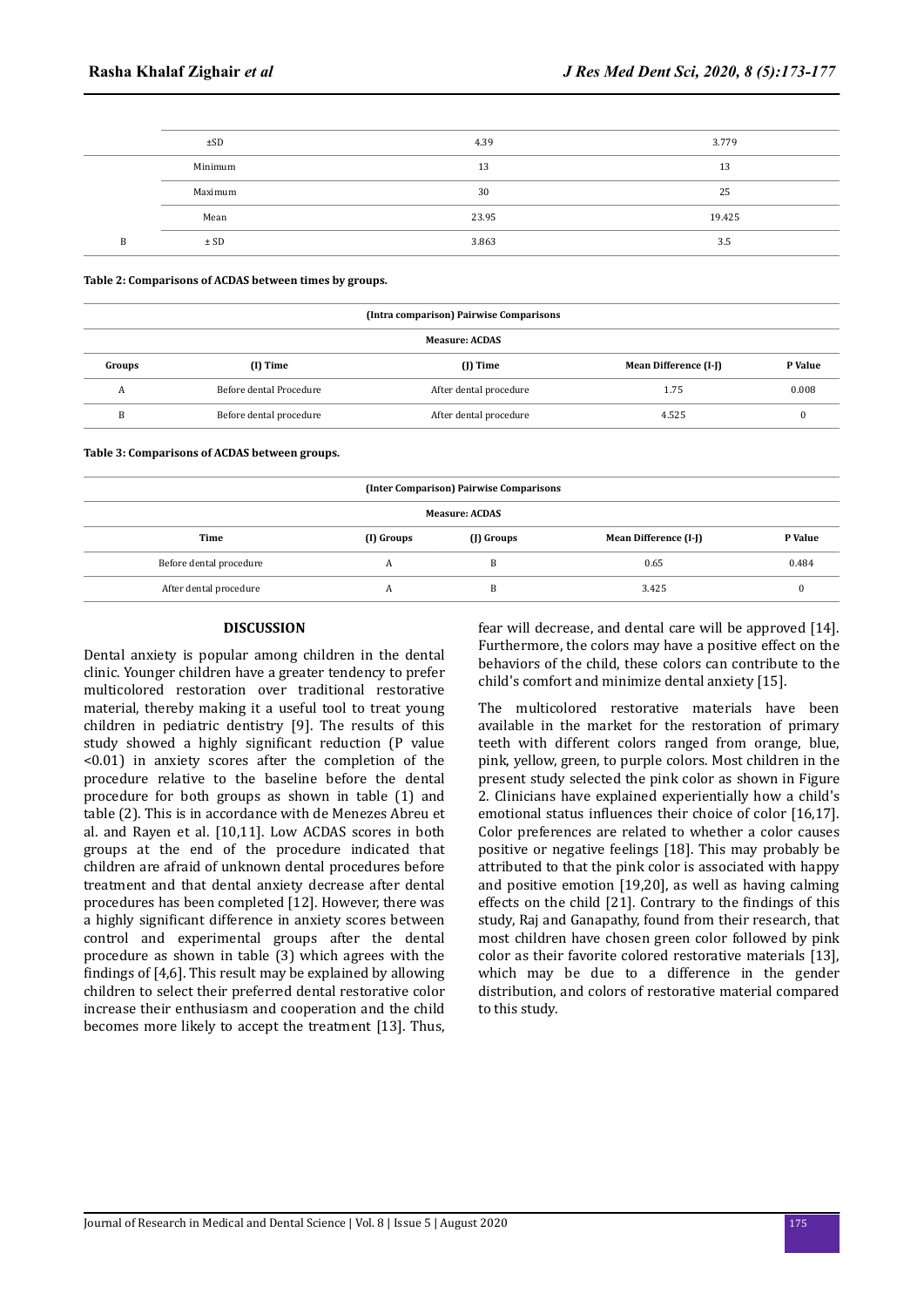

**Figure 2: Preference of children for colour of restorative materials.**

## **CONCLUSION**

The use of multicolored restorative materials might aid in the reduction of children's dental anxiety during dental procedures especially when child allowed selecting their preferred dental restorative color.

## **REFERENCES**

- 1. Viswanath D, Kumar RM, Prabhuji M. Dental anxiety, fear and phobia in children. Int J Dent Res Develop 2014; 4:2250-2386.
- 2. Chapman HR, Kirby-Turner N. Psychological intrusion – An overlooked aspect of dental fear. Frontiers Psychol 2018; 9:501.
- 3. Krikken J, Cate T, Veerkamp J. Child dental fear and general emotional problems: A pilot study. Eur Archives Paediat Dent 2010; 11:283-286.
- 4. Juliet S, Gurunathan D. Behavior assessment of children after placing colored restorative material: A randomized controlled trial. Int J Pedodont Rehabilitation 2017; 2:66.
- 5. Sharma A and Tyagi R. Behavior assessment of children in dental settings: A retrospective study. Int J Clin Pediatr Dent 2011; 4:35.
- 6. Hugar SM, Kohli D, Badakar CM, et al. An In vivo comparative evaluation of dental anxiety level and clinical success rate of composite and multicolored compomers in 6 to 12 years of children. Int J Clin Pediatr Dent 2018; 11:483-489.
- 7. Nicholson JW. Polyacid-modified composite resins ("compomers") and their use in clinical dentistry. Dent Materials 2007; 23:615-622.
- 8. Al-Namankany A, Ashley P, Petrie A. The development of a dental anxiety scale with a cognitive component for children and adolescents. Pediatr Dent 2012; 34:219-224.
- 9. ungör ÖE, Erdoğan Y, Yalcın-Gungör A, et al. Comparative evaluation of shear bond strength of three flowable compomers on enamel of primary teeth: An in-vitro study. J Clin Exp Dent 2016; 8:e322-326.
- 10. De Menezes Abreu D, Leal S, Mulder J, et al. Patterns of dental anxiety in children after sequential dental visits. Eur Archives Paediatr Dent 2011; 12:298-302.
- 11. Rayen R, Muthu M, Rao CR, et al. Evaluation of physiological and behavioral measures in relation to dental anxiety during sequential dental visits in children. Indian J Dent Res 2006; 17:27.
- 12. Caltabiano ML, Croker F, Page L, et al. Dental anxiety in patients attending a student dental clinic. BMC Oral Health 2018; 18:48.
- 13. Raj D, Ganapathy D. Childrens preference toward color of compomer fillings. Drug Invention Today 2019; 12. .
- 14. Arora V, Arora P, Srivastava N, Togoo RA. Multicoloured restorations for pediatric dental patients. Bri J Appl Sci Tech 2014; 4:4014.
- 15. Bubna K, Hegde S, Rao D. Role of colors in pediatric dental practices. J Clin Pediatr Dent 2017; 41:193-198.
- 16. Boyatzis CJ, Varghese R. Children's emotional associations with colors. I Genetic Psychol 1994: 155:77-85.
- 17. Rathod H. Color-emotion association and its affective interpretation. IJSR 2014; 3:275-279.
- 18. Pope DJ, Butler H, Qualter P. Emotional understanding and color-emotion associations in children aged 7-8 years. Child Development Res 2012; 2012:9.
- 19. Park JG. Color perception in pediatric patient room design: Healthy children vs. pediatric patients. HERD: Health Environments Res Design J 2009; 2:6-28.